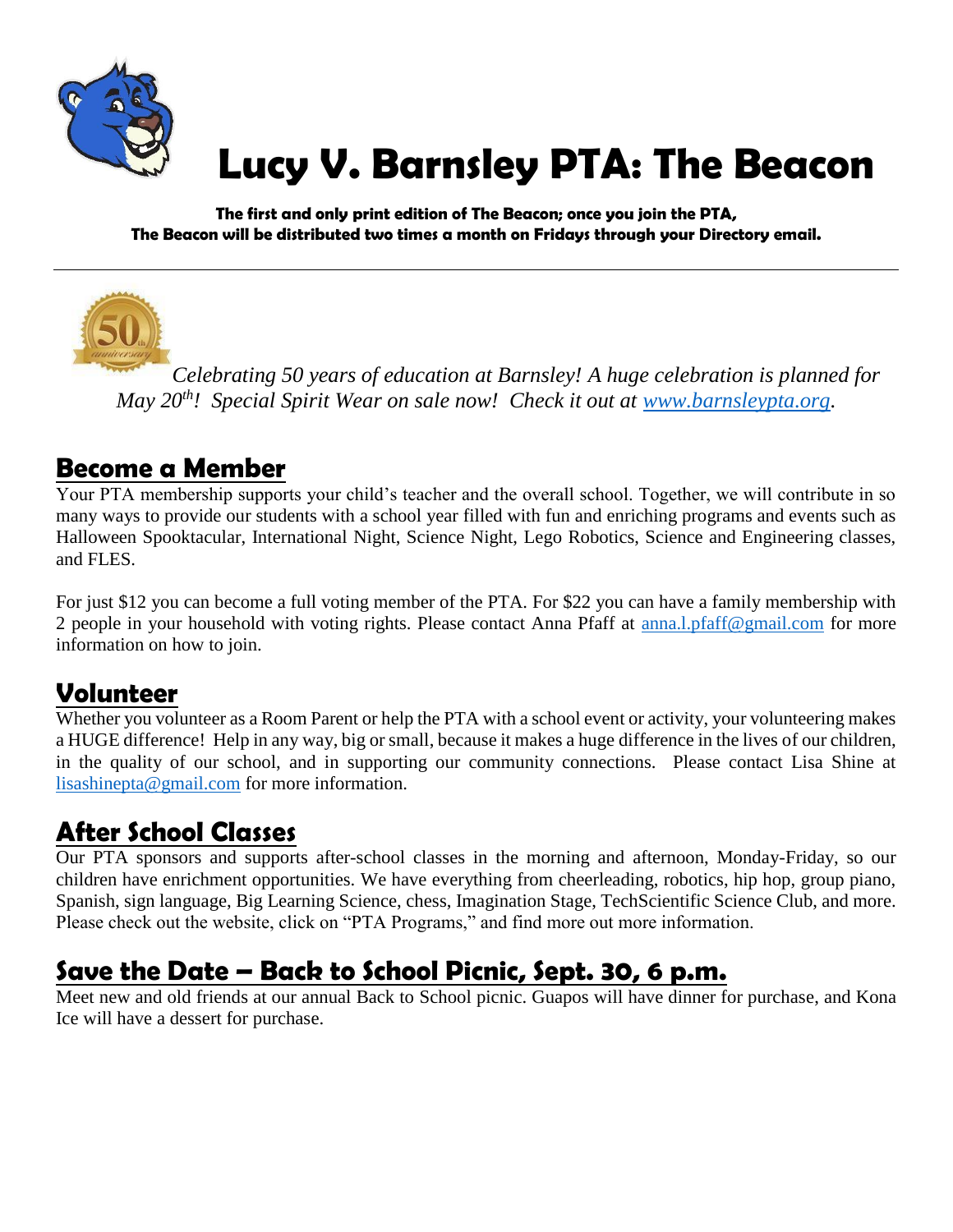### **Support Barnsley's PTA**





**eScript** (https://secure.escrip.com/signup/index.jsp)

To use eScrip, there isn't one "special" card, but rather it's activated by registering store club cards, loyalty cards and community cards for grocery and drug stores, and by registering the credit cards and debit cards that you use when you shop online or when you dine out. This translates into money back to the Barnsley PTA. EScript online registration is completely secure. Once your cards are registered, you'll earn automatically from participating merchants.

(Sadly Safeway is no longer participating in eScript) Bansley PTA code:6472617

### **Restaurants Nights!**

Look for flyers to announce local restaurants nights.

### **Support Barnsley Elementary**



 **Target!** (http://www.target.com/redcard/tcoe/home)

Do you shop at Target? With a Red Card, Target's credit card you save 5% on every purchase. Pick Barnsley as your school and earn even more.



### **GIANT A+ school rewards**(www.giantfood.com/aplus)

Link your Giant Bonus card to earn money while you shop from October through March.





 **Harris Teeter (**www.harristeeter.com/community/together\_in\_education/tie.aspx) "Together in Education" program: Link your VIC card to our school code to earn money while you shop. You must re-link every year - so don't forget to re-link your card!

### **BOX TOPS for Education**

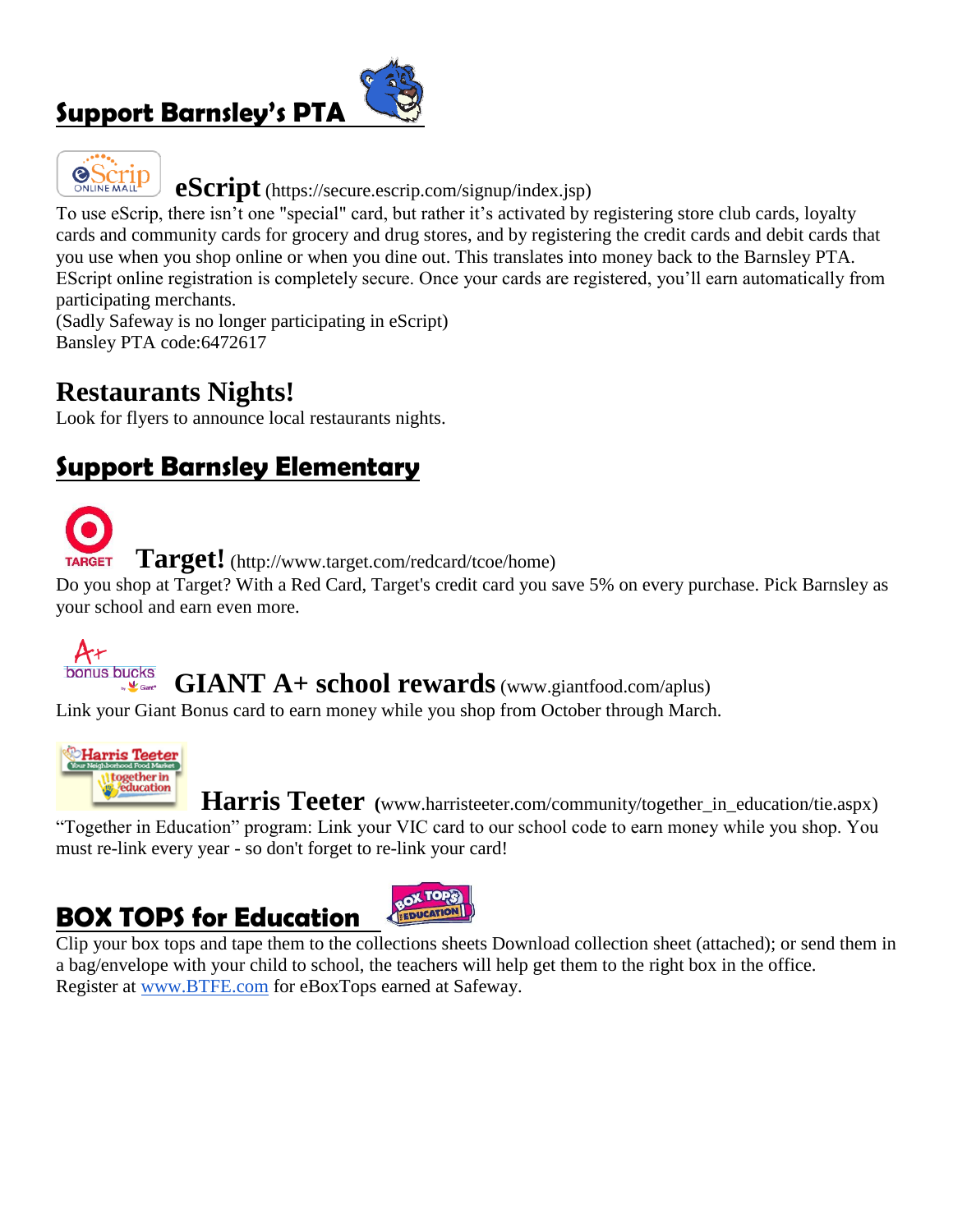# **Stay Connected**

### **1) Directory**

Barnsley PTA provides a free online directory through My School Anywhere [\(www.myschoolanywhere.com\)](http://www.myschoolanywhere.com/). You are able to search per class, student and teacher to locate families. PTA Beacon Newsletter will be sent out from our directory twice a month. And other PTA announcements will be sent out via directory as needed. We even offer a smart phone app!

<http://www.myschoolanywhere.com/newfamily.a5w?fam=LucyBarnselyElementarySchool16150> *Directory Contact*- [lucybarnsleydirectory@gmail.com](mailto:lucybarnsleydirectory@gmail.com)

### **2) Like us on Facebook**



Find us here: https://www.facebook.com/barnsleypta . Through Facebook, we can send out quick announcements and highlight upcoming events and programs.

### **3) Website**

Check out our new and improved Website. It is a one-stop shop for:

- PTA forms
- To get information about our enrichment programs
- Conact the PTA board about what's on your mind
- View our current calendar of events
- Use our PayPal account to donate to the Buy Nothing Campaign, to purchase spirit wear, or register for afterschool enrichment programs. Check us out at **www.barnsleypta.org!**

#### **General Membership Meetings**

Held in the Media Center at 7 PM; KAH offers *FREE* daycare for Barnsley-age students

- September  $15<sup>th</sup>$  (Multipurpose Rm)
- October  $6<sup>th</sup>$  (PEP Presentation)
- November 3<sup>rd</sup> (Teacher Conference Presentation)
- December  $1<sup>st</sup>$
- February  $2<sup>nd</sup>$
- March  $1<sup>st</sup>$
- April  $5<sup>th</sup>$
- $\bullet$  May 3rd
- June  $7<sup>th</sup>$  (Ice Cream Social)

#### **PTA Special Events**

- Back to School Picnic (Sept  $30<sup>th</sup>$ )
- Spooktacular (October  $24^{\text{th}}$ )
- International Night (January  $30<sup>th</sup>$ )
- Science Night (April  $29<sup>th</sup>$ )
- $50<sup>th</sup>$  Anniversary Celebration (May 20<sup>th</sup>)